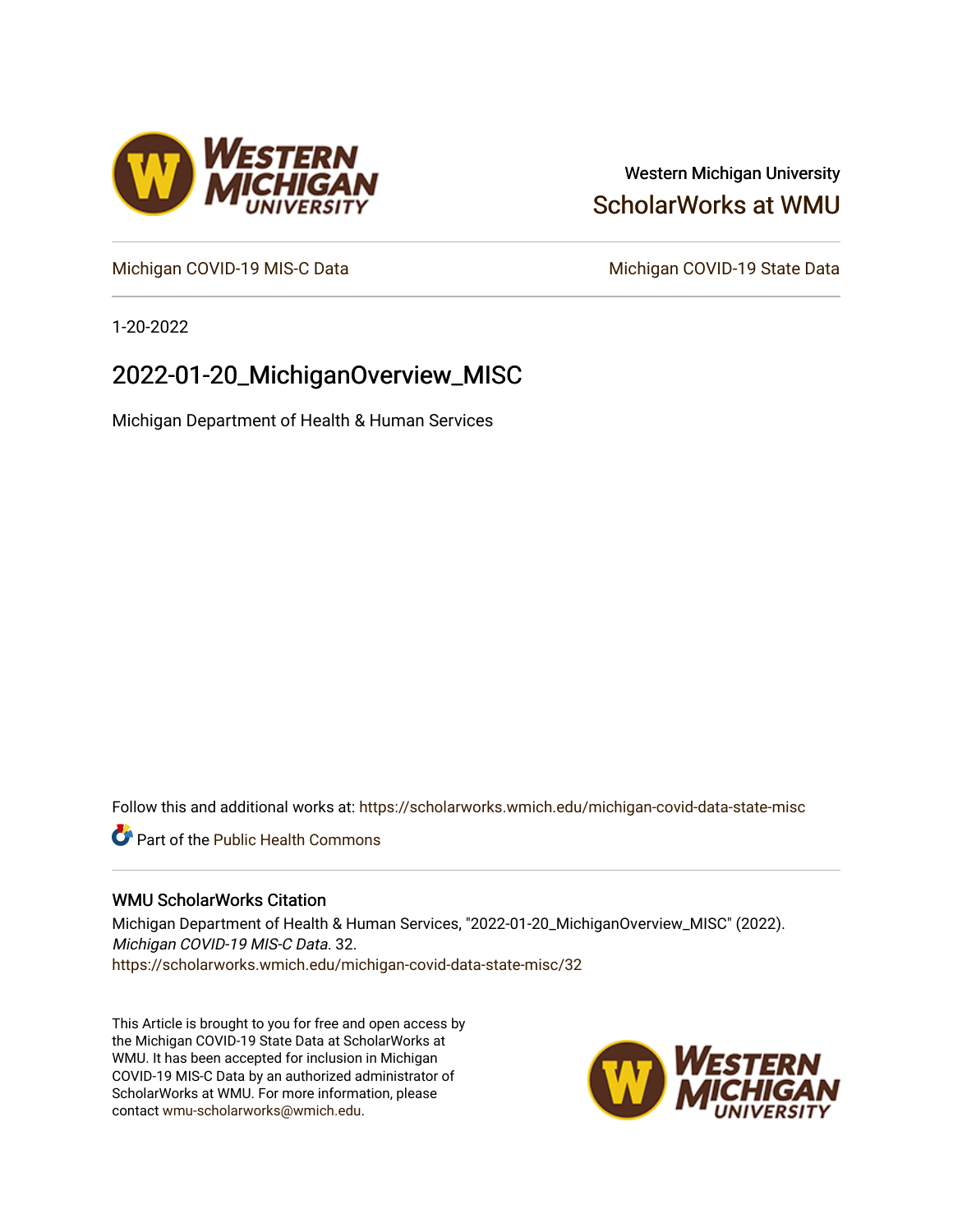# **MIS-C Data and Reporting**

#### **What is MIS-C?**

Multisystem Inflammatory Syndrome in Children (MIS-C) is a condition in children and adolescents under 21 years of age where multiple organ systems become inflamed or dysfunctional which occurs in association with illness. Children with MIS-C may have a fever and various symptoms, including abdominal (gut) pain, vomiting, diarrhea, neck pain, rash, bloodshot eyes, or feeling extra tired. We do not yet know what causes MIS-C. However, many children with MIS-C were infected with the virus that causes COVID-19, or had been around someone with COVID-19.

Health care providers and local health departments are asked to maintain a high degree of suspicion for MIS-C in pediatric and adolescent patients presenting with symptoms similar to Kawasaki Disease or ill individuals who have been previously exposed to COVID-19 with signs and symptoms. Patients have presented with persistent fever\*, hypotension, multiorgan (cardiac, gastrointestinal, renal, hematologic, dermatologic, and neurologic) involvement, and elevated inflammatory markers. Respiratory symptoms have been present in some, but are not a common finding.

\*Persistent fever is a measured fever of 100.4°F (38.0°C) or greater for at least 24 hours, or report of subjective fever lasting at least 24 hours.

#### **Reported Cases of Multisystem Inflammatory Syndrome in Children (MIS-C)**

*Data will be updated on the first and third Thursdays of the month.*

| # Cases Confirmed and Reported to CDC* | 227                 |
|----------------------------------------|---------------------|
| MIS-C associated Deaths                | 5 or fewer          |
| Cases admitted to ICU                  | 154 (67.8%)         |
| <b>Onset Date Range</b>                | 4/14/20 to 1/1/2022 |
| Age Range                              | 0-20 years          |

\*Meets CDC Case definition **<https://emergency.cdc.gov/han/2020/han00432.asp>**

#### DEMOGRAPHIC INFORMATION (N=227)

| <b>Age Group</b> | Count  | %     | Race                          | Count | $\%$  |
|------------------|--------|-------|-------------------------------|-------|-------|
| $0-4$ yrs        | 59     | 26.0% | <b>Black/African American</b> | 85    | 37.5% |
| 5-10 yrs         | 89     | 39.2% | Caucasian                     | 104   | 45.8% |
| $>10$ yrs        | 79     | 34.8% | All Others / Unknown          | 38    | 16.7% |
| Gender           | Counts | $\%$  | Ethnicity                     | Count | $\%$  |
| Male             | 141    | 62.1% | Not Hispanic or Latino        | 165   | 72.7% |
| Female           | 86     | 37.9% | Hispanic or Latino            | 21    | 9.2%  |
| <b>Unknown</b>   |        | 0.0%  | <b>Unknown</b>                | 41    | 18.1% |